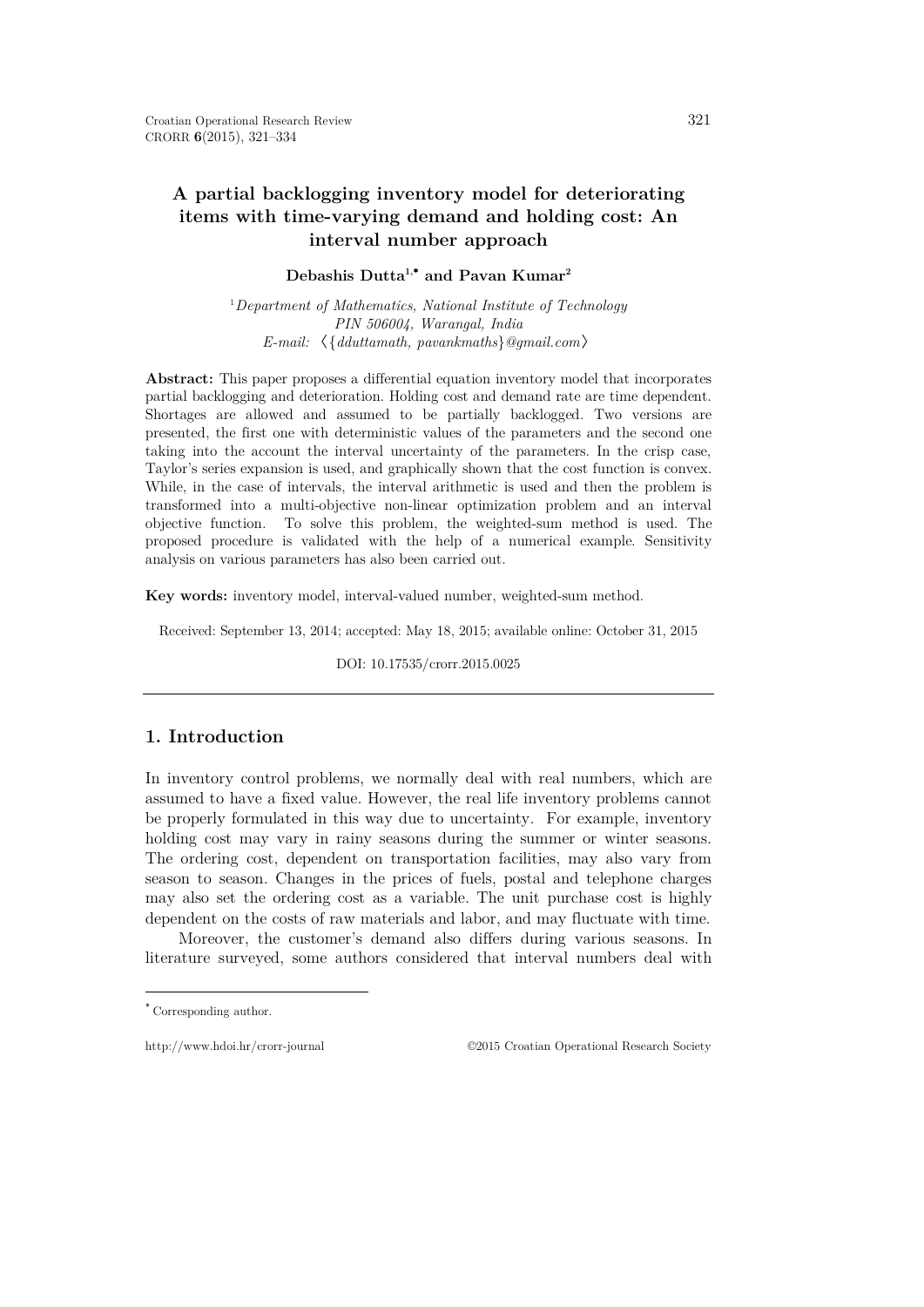these types of uncertainties. An interval number is an extension of the concept of a real number and also a subset of a real line [16]. Moreover, the the*α*-cut of a fuzzy number is an interval number [26]. The nearest-interval approximation of a fuzzy number is proposed in [9]. Some algebraic properties and a distance measure for interval-valued fuzzy numbers are described in [10]. A (T, si)-policy inventory model for deteriorating items with time proportional demand is proposed in [6]. [11] introduces the interval objective function in multi-objective programming problems. A heuristic for replenishment of deteriorating items with a linear trend in time-dependent demand is proposed in [5].

Backlogging occurs due to shortages. Sometimes, researchers assumed partial backlogging while others considered full backlogging. In reality, if all customers are prepared to wait until the arrival of the next order, then it is called completely backlogged else, all the customers leave the system. However, in certain situations, some customers will be able to wait for the next order in order to satisfy their demands during the stock out period, while others do not wish to or cannot wait, hence they meet their demands from other sources (the partial backlogging case). The length of waiting time for replenishment is the main factor for determining backlogging and it has been found the longer the waiting time, the lower the backlogging rate. Customers who experience stockout may not purchase the goods again from the respective suppliers, and they may turn to another store to purchase the goods. Consequently, a larger proportion of sales is lost, leading to a smaller profit. As a result, taking into account the partial backlogging factor is necessary. This can also be fuzzy in nature [21].

The inventory models with shortages under a partial backlogging condition is proposed in [1, 2]. An EOQ model for deteriorating items with time varying demand and partial backlogging is discussed in [4]. [24] developed a fuzzy inventory model with backorder for fuzzy total demand based on interval-valued fuzzy set. [23] presented an inventory model for deteriorating items with exponential declining demand and partial backlogging. The rate of deterioration is assumed constant and the backlogging rate is inversely proportional to the waiting time for the next replenishment.

Two inventory models are usually used in [7,8]: one for determining optimal selling price and lot size with a varying rate of deterioration and exponential partial backlogging, and other for joint pricing and ordering of a deteriorating inventory with partial backlogging. A study of the comparison between two pricing and lot-sizing models with partial backlogging and deteriorated items is presented in [22]. A model for fuzzy programming based on interval-valued fuzzy numbers and ranking is developed in [18].

The time varying holding cost and deteriorating items with price dependent demand is discussed in [17]. Differential equations for inventory models with ramp-type demand rate, partial backlogging and the Weibull deterioration rate are given in [19]. An inventory model for waiting time partial backlogging and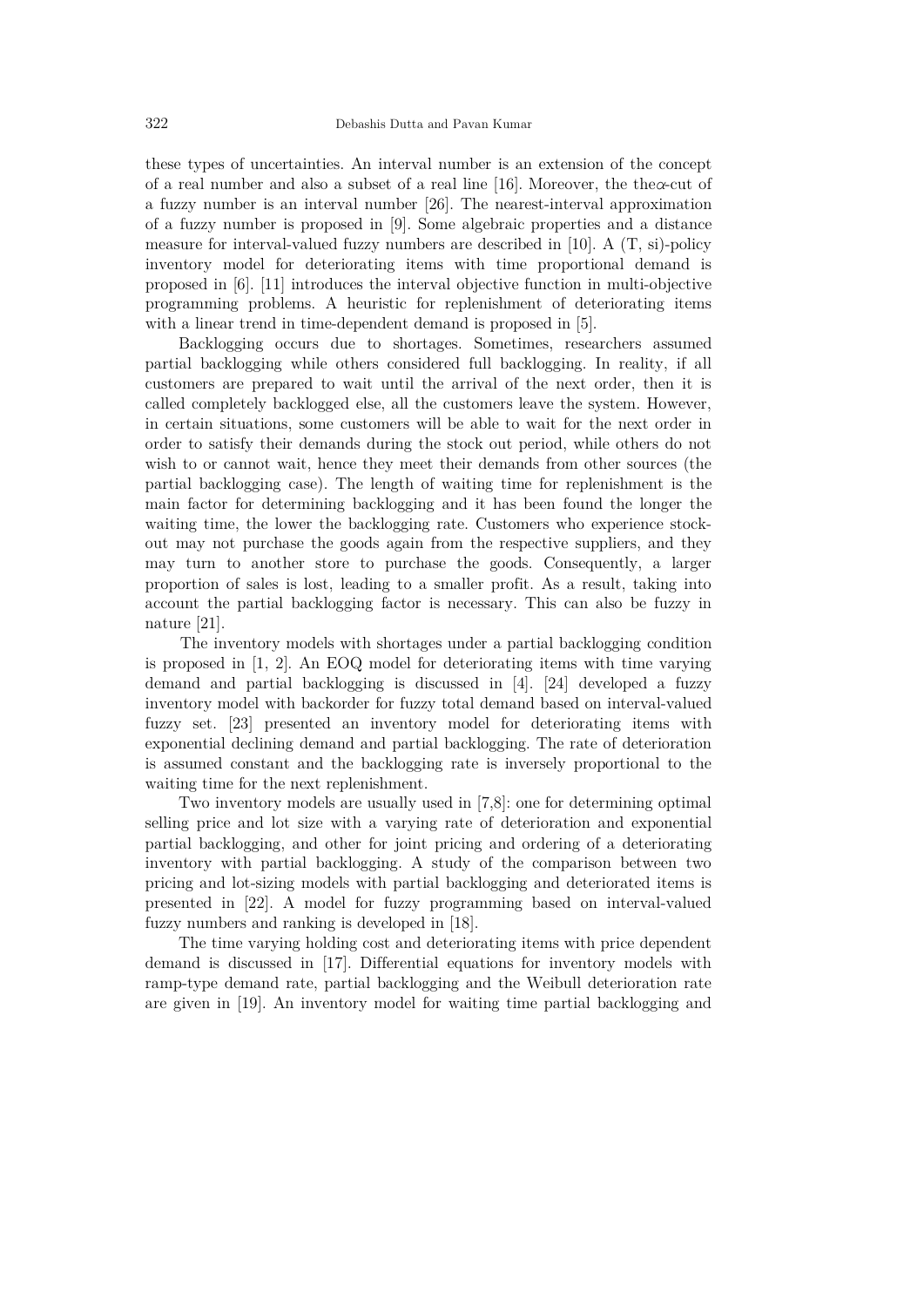deteriorating items is developed in [20]. [15] develops a deteriorating inventory model for time dependent demand and holding cost with partial backlogging. [3] proposes a purchasing inventory model with interval numbers.

In inventory problems, there are generally multiple objectives. [25] discusses the weighted-sum method to solve multi-objective problems. [14] proposes a production inventory model with shortages and interval value numbers, and finally a minimized the total inventory cost using the global criteria method. To minimize the interval cost function, the multi-objective optimization problem is normally formulated as the minimization of the center and right limit of the interval cost function [12, 13].

This paper proposes an inventory model. Some assumptions are considered in Section 2.2. The objective is to determine the optimum value of total average cost and optimum value of inventory-exhausting time. In case of interval uncertainty, we introduce the intervals to deduce the expression for average total cost. We formulated the multi-objective optimization problem as the minimization of left and right limit of the interval-valued cost function. Accordingly, the weighted-sum method is used to obtain a Pareto optimal solution [Sections 3, 4  $\&$  5]. An example is illustrated in Section 6 using sensitivity analysis. Finally, a concluding remark is made in Section 7.

## **2. Notations and assumptions**

The proposed model is developed under the following notations and assumptions:

| T                           | Cycle time (decision variable)      | $t_{1}$        | Time at which the shortage starts,<br>$(decision\ variable)$ $0 \leq t_1 \leq T$ |
|-----------------------------|-------------------------------------|----------------|----------------------------------------------------------------------------------|
| $c_{1}$                     | Holding cost per unit per time unit | c <sub>2</sub> | Purchase cost per unit                                                           |
| $c_{3}$                     | Ordering cost per order             | $c_{4}$        | Shortage cost per unit per time unit                                             |
| $c_{5}$                     | Cost of lost sales per unit         | $\theta$       | Deterioration rate                                                               |
| $C_H$                       | Inventory holding cost per cycle    | $C_D$          | Deterioration cost per cycle                                                     |
| $\mathcal{C}_{\mathcal{S}}$ | Shortage cost per cycle             | $C_{L}$        | Lost sales cost per cycle                                                        |
| $T-t_1$                     | Length of waiting time              | W              | Maximum inventory level during $T$                                               |
| D                           | Constant Demand in $[t_1, T]$       |                |                                                                                  |

## **2.1. Notations**

Table 1: Notations for variables and constants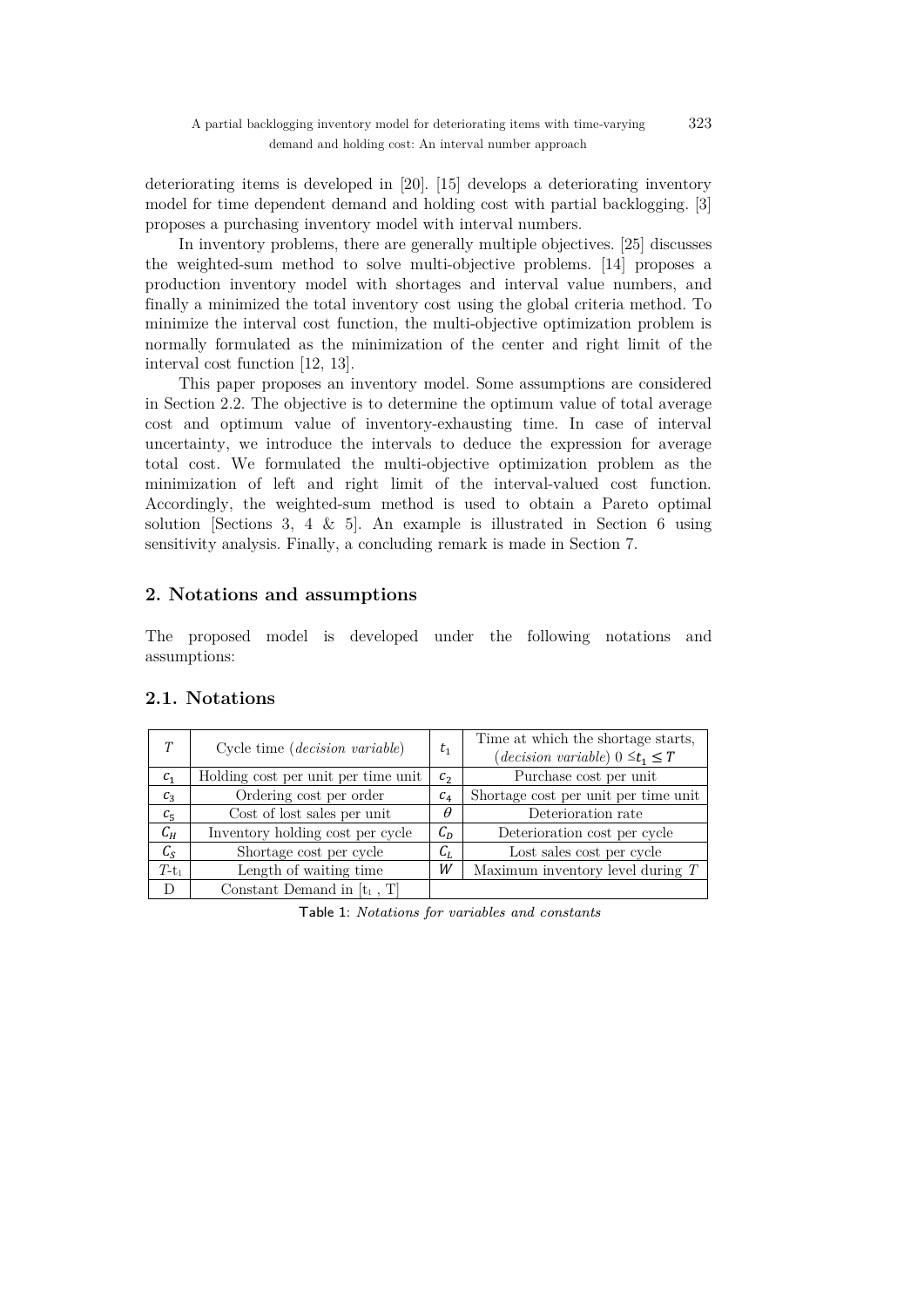| $D_R$    | Max amount of demand backlogged during $T \mid$        |  |  |
|----------|--------------------------------------------------------|--|--|
| U        | $(= W + D_R)$ order quantity during T                  |  |  |
| $\Gamma$ | Average total cost per time unit per cycle             |  |  |
| $X^*$    | Optimal value of X, where X is any variable            |  |  |
| I(t)     | Inventory level at time, $0 \le t \le T$               |  |  |
| $I_1(t)$ | Inventory level for the time-range $0 \le t \le t_1$   |  |  |
| $I_2(t)$ | Inventory level for the time-range $t_1 \leq t \leq T$ |  |  |

Table 2: Notations for parameters to be calculated in model

#### **2.2. Assumptions**

- 1. Demand rate,  $R(t) = \begin{cases} \alpha_0 + \beta t, & \text{for } 0 \le t < t_1 \\ D, & \text{for } t_1 \le t \le T \end{cases}$ , where  $\alpha_0 > 0, \beta > 0$  and  $D > 0$ are arbitrary constants.
- 2. Inventory system involves only one item.
- 3. Planning horizon is infinite.
- 4. Lead time is zero, i.e., there is no time-lag in the delivery of an order.
- 5. Rate of deterioration is constant, θ (0 < θ < 1), and it occurs as soon as items are received in inventory. There is no replacement or repair of deteriorated units.
- 6. For the time-range  $t_1 \le t \le T$ , a shortage is allowed which is partially backlogged with backorder rate:  $B(t) = \frac{1}{1 + \delta(T-t)}$

The backlogging parameter  $\delta$  is a positive constant. For the special case with

 $\delta = 0$ ,  $B(t) = 1$ , that is, the fully backlogged case. In the proposed model, we assume  $\delta$  < 1 for a 2<sup>nd</sup> order approximation of Taylor's series (i.e., 2<sup>nd</sup> order of a Taylor Polynomial).

7. Holding cost is a linear function of time:  $c_1(t) = \mu t$ , where  $\mu > 0$  is the holding cost scale parameter.

#### **3. Formulation of inventory model**

The objective of the model is to determine the optimal order quantity in order to keep the total relevant cost as low as possible. The inventory is replenished at time  $t=0$ , when the inventory level is at its maximum, *W*. Now, due to both demand for the item and its deterioration, the inventory level starts decreasing during the period  $[0, t_1]$ , and finally reaches zero, when  $t = t_1$ . Further, during the period  $[t_1, T]$ , shortages are allowed, and demand is assumed to be partially backlogged. The representation of the inventory system at any time is shown in Figure 1.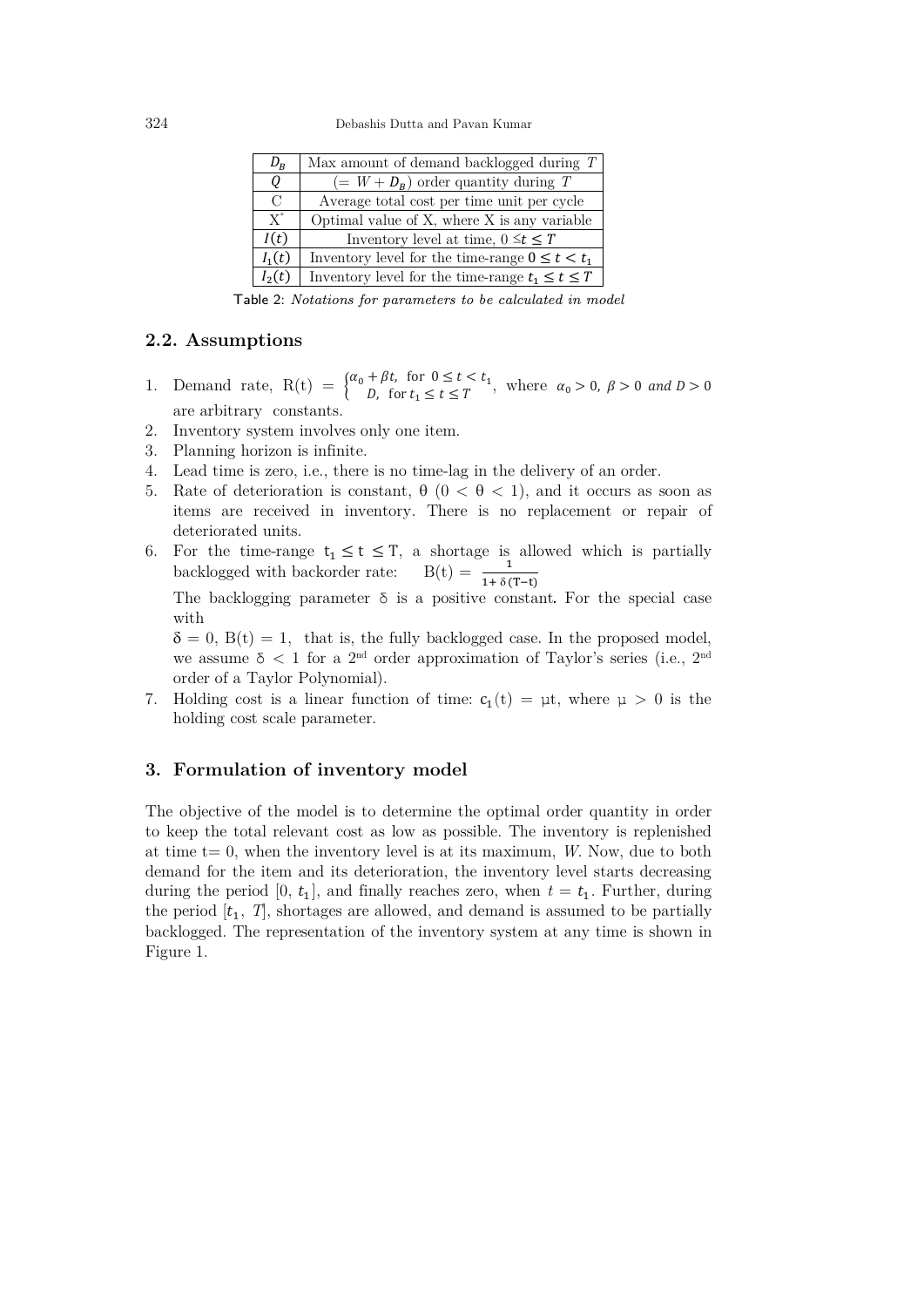

Figure 1: Graphical representation of the inventory system

The governing differential equations during periods  $[0, t_1]$  and  $[t_1, T]$ , are respectively given by:

$$
\frac{dI_1(t)}{dt} + \theta I_1(t) = -(\alpha_0 + \beta t), \text{ for } 0 \le t < t_1,\tag{1}
$$

and 
$$
\frac{dI_2(t)}{dt} = \frac{-B}{1 + \delta (T - t)}, \quad \text{for } t_1 \le t \le T
$$
 (2)

with boundary conditions: 
$$
\begin{cases} I_1(t_1) = I_2(t_1) = 0 \\ I_1(0) = W \end{cases}
$$
 (3)

The objective of this inventory problem is to determine the order quantity and length of ordering cycle in order to keep the total relevant costs as low as possible. That is, to determine  $Q^*$  and  $T^*$  so that the total cost is minimized. Let us consider two cases:

#### Case I:  $0 \le t < t_1$

In this case, the inventory level decreases due to demand as well as deterioration, where the inventory level is governed by (1). Using the boundary conditions  $(3)$ , the solution of  $(1)$  is given by

$$
I_1(t) = -\frac{\alpha_0}{\theta} - \frac{\beta}{\theta}t + \frac{\beta}{\theta^2} + \left(\frac{\alpha_0}{\theta} + \frac{\beta}{\theta}t_1 - \frac{\beta}{\theta^2}\right)e^{\theta(t_1 - t)}, 0 \le t < t_1
$$
 (4)

So the maximum inventory level for each cycle is

$$
W=I_1(0)=-\frac{\alpha_0}{\theta}+\frac{\beta}{\theta^2}+\left(\frac{\alpha_0}{\theta}+\frac{\beta}{\theta}t_1-\frac{\beta}{\theta^2}\right)e^{\theta t_1}\tag{5}
$$

#### Case II:  $t_1 \leq t \leq T$

In this case, the inventory level depends on constant demand. However, a fraction of the demand is backlogged. The inventory level is governed by (2). Using the boundary conditions (3), the solution of (2) is given by

$$
I_2(t) = \frac{D}{\delta} [\log\{1 + \delta(T - t)\} - \log\{1 + \delta(T - t_1)\}], t_1 \le t \le T
$$
 (6)

Setting  $t=T$  in (6), we obtain the maximum amount of backlogged demand per cycle as follows: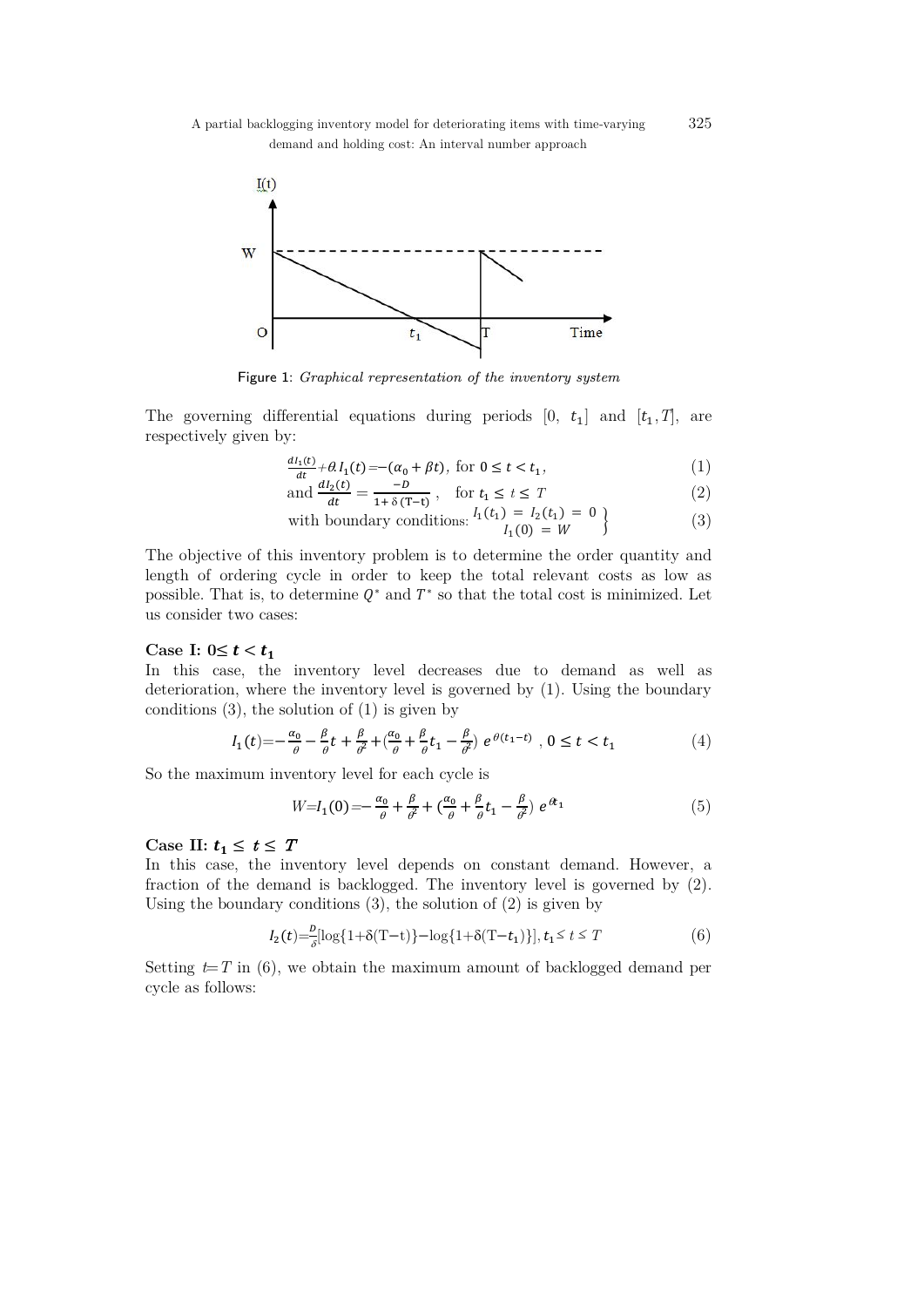326 Debashis Dutta and Pavan Kumar

$$
D_B = -I_2(T) = \frac{D}{\delta} \log\{1 + \delta(T - t_1)\}\tag{7}
$$

So, the order quantity per cycle is given by

$$
Q = W + D_B
$$
  
=  $-\frac{\alpha_0}{\theta} + \frac{\beta}{\theta^2} + (\frac{\alpha_0}{\theta} + \frac{\beta}{\theta}t_1 - \frac{\beta}{\theta^2}) e^{\theta t_1} + \frac{D}{\delta} log\{1 + \delta(T - t_1)\}$  (8)

For  $\theta$ <1 and  $\delta$ <1, the Taylor's series expansion yields the following  $2<sup>nd</sup>$  degree approximations (i.e., 2nd degree Taylor polynomial):

$$
e^{\theta t_1} \approx 1 + \theta t_1 + \frac{\theta^2 t_1^2}{2}
$$
 and  $log\{1 + \delta(T - t_1)\} \approx \delta(T - t_1) - \frac{\delta^2 (T - t_1)^2}{2}$  (9)

$$
(8) \& (9) \Rightarrow Q \approx \alpha_0 t_1 + \left(\frac{\alpha_0 \theta + \beta}{2}\right) t_1^2 + \frac{\beta \theta}{2} t_1^3 + D[(T - t_1) - \frac{\beta (T - t_1)^2}{2}] \tag{10}
$$

The inventory holding cost per cycle is given by  $C_H = \int_0^{t_1} c_1(t) I_1(t)$ 

$$
= \int_0^{t_1} \mu t \left[ -\frac{\alpha_0}{\theta} - \frac{\beta}{\theta} t + \frac{\beta}{\theta^2} + \left( \frac{\alpha_0}{\theta} + \frac{\beta}{\theta} t_1 - \frac{\beta}{\theta^2} \right) e^{\theta(t_1 - t)} \right] dt
$$
  
\n
$$
\approx \mu \left( -\frac{\alpha_0}{2\theta} t_1^2 - \frac{\beta}{3\theta} t_1^3 + \frac{\beta}{2\theta^2} t_1^2 \right) + \mu \left( \frac{\alpha_0}{\theta} + \frac{\beta}{\theta} t_1 - \frac{\beta}{\theta^2} \right) \left( \frac{t_1^2}{2} \right), \text{ by a } 2^{\text{nd}} \text{ degree approximation of } e^{\theta t_1}
$$
  
\n
$$
\approx \mu \left[ -\frac{\alpha_0}{2\theta} t_1^2 - \frac{\beta}{3\theta} t_1^3 + \frac{\beta}{2\theta^2} t_1^2 + \frac{\alpha_0}{2\theta} t_1^2 + \frac{\beta}{2\theta} t_1^3 - \frac{\beta}{2\theta^2} t_1^2 \right]
$$
  
\n
$$
\approx \frac{\mu \beta}{6\theta} t_1^3
$$
 (11)

The deterioration cost per cycle is given by

$$
C_D = c_2[W - \int_0^{t_1} R(t)dt]
$$
  
=  $c_2[-\frac{\alpha_0}{\theta} + \frac{\beta}{\theta^2} + (\frac{\alpha_0}{\theta} + \frac{\beta}{\theta}t_1 - \frac{\beta}{\theta^2})e^{\theta t_1} - \int_0^{t_1} (\alpha_0 + \beta t)dt] \approx \frac{c_2 \theta}{2} (\alpha_0 t_1^2 + \beta t_1^3)$  (12)

The shortage cost per cycle is given by

$$
C_{S} = c_{4}[-\int_{t_{1}}^{T} I_{2}(t)dt] \n= -c_{4} \frac{D}{\delta} \int_{t_{1}}^{T} [log\{1 + \delta(T - t)\} - log\{1 + \delta(T - t_{1})\}] dt \n= c_{4} D[\frac{T - t_{1}}{\delta} - \frac{1}{\delta^{2}} log\{1 + \delta(T - t_{1})\}]
$$
\n(13)

The lost sale cost per cycle is given by

$$
C_L = c_5 \int_{t_1}^{T} [1 - \frac{1}{1 + \delta(T - t)}] D dt = c_5 D [(T - t_1) - \frac{1}{\delta} log\{1 + \delta(T - t_1)]
$$
(14)

Hence, the average total cost per unit time per cycle is given by

$$
C = \frac{1}{T} \{C_H + C_D + c_3 + C_S + C_L\}
$$
  
\n
$$
\Rightarrow C = \frac{1}{T} \left[ \frac{\mu \beta}{6\theta} t_1^3 + \frac{c_2 \theta}{2} (\alpha_0 t_1^2 + \beta t_1^3) + c_3 + D \left( \frac{c_4 + \delta c_5}{\delta} \right) \{T - t_1 - \frac{\log(1 + \delta(T - t_1))}{\delta} \} \right]
$$
  
\n
$$
\approx \frac{1}{T} \left[ \frac{\mu \beta}{6\theta} t_1^3 + \frac{c_2 \theta}{2} (\alpha_0 t_1^2 + \beta t_1^3) + c_3 + D \left( \frac{c_4 + \delta c_5}{\delta} \right) \frac{\delta}{2} (T - t_1)^2 \right],
$$
  
\n
$$
\approx \frac{1}{T} \left[ \frac{\mu \beta}{6\theta} t_1^3 + \frac{c_2 \theta}{2} (\alpha_0 t_1^2 + \beta t_1^3) + c_3 + \frac{D}{2} (c_4 + \delta c_5) (T - t_1)^2 \right]
$$
(15)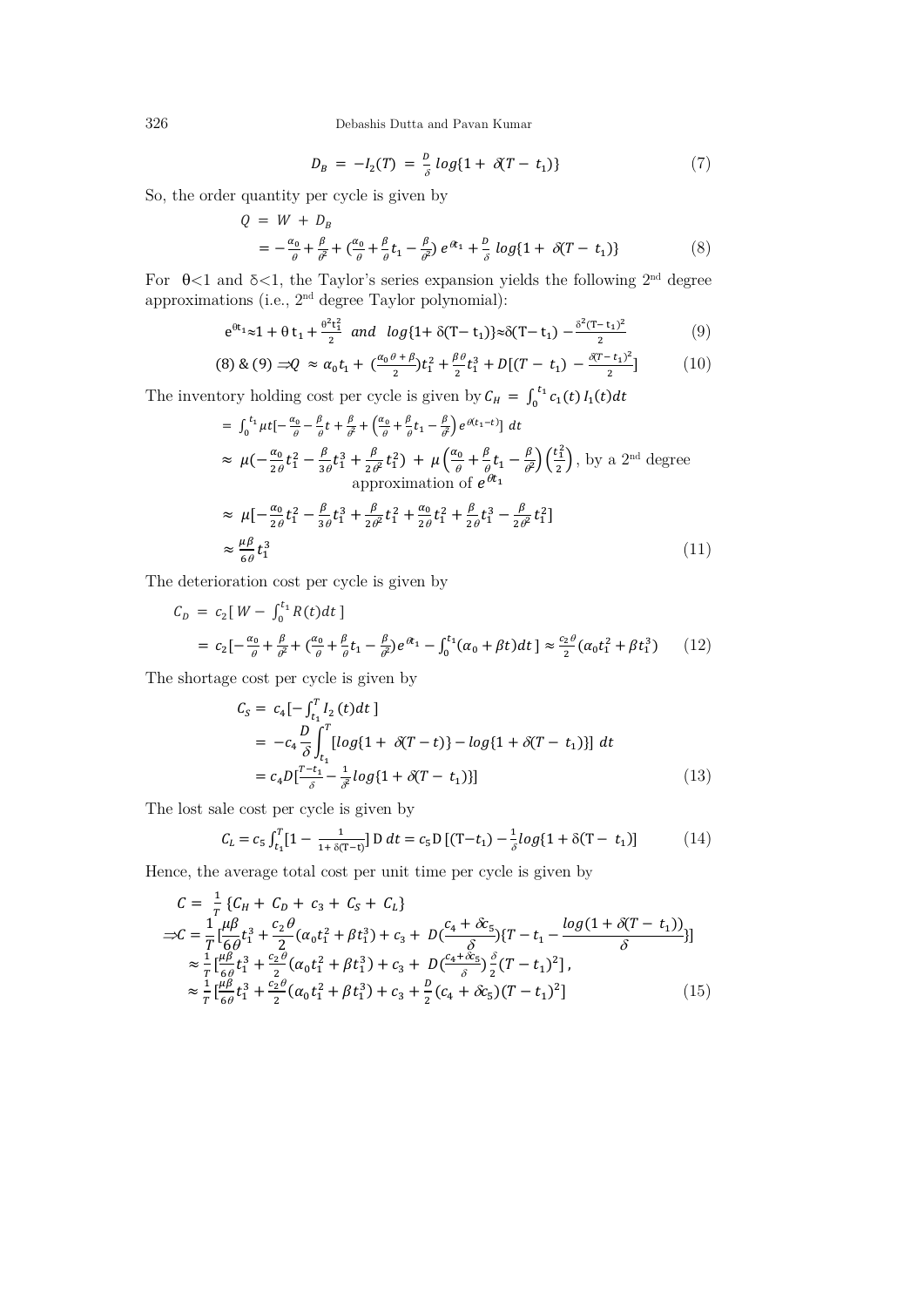A partial backlogging inventory model for deteriorating items with time-varying 327 demand and holding cost: An interval number approach

#### **4. The crisp (or deterministic) model**

Hence, the proposed model can be written as

Minimize 
$$
C = \frac{1}{T} \left[ \frac{\mu \beta}{6\theta} t_1^3 + \frac{c_2 \theta}{2} (\alpha_0 t_1^2 + \beta t_1^3) + c_3 + \frac{D}{2} (c_4 + \delta c_5) (T - t_1)^2 \right]
$$
  
Subject to  $T - t_1 \ge 0, t_1 \ge 0, T \ge 0$  (16)

This is a single-objective crisp non-linear optimization problem. To achieve optimal  $t_1$  and T, the partial derivatives C with respect to  $t_1$  and T are equated to zero. The resulting equations can be solved simultaneously to obtain the optimal values of  $t_1$  and T.

$$
\frac{\partial c}{\partial t_1} = \frac{1}{T} \left[ \frac{\mu \beta}{2\theta} t_1^2 + \frac{c_2 \theta}{2} (2\alpha_0 t_1 + 3\beta t_1^2) - D (c_4 + \delta c_5)(T - t_1) \right]
$$
(17a)

$$
\frac{\partial c}{\partial r} = \frac{1}{T} \left[ D \left( c_4 + \delta c_5 \right) (T - t_1) \right] - \frac{1}{T^2} \left[ \frac{\mu \beta}{6\theta} t_1^3 + \frac{c_2 \theta}{2} ( \alpha_0 t_1^2 + \beta t_1^3 ) + c_3 + \frac{D}{2} (c_4 + \delta c_5) (T - t_1)^2 \right] (17b)
$$

Additionally, it may be observed that

$$
\frac{\partial^2 C}{\partial t_1^2} \times \frac{\partial^2 C}{\partial t_2^2} - \left(\frac{\partial^2 C}{\partial t_1 \partial t_1}\right)^2 > 0 \text{ and } \frac{\partial^2 C}{\partial t_1^2} > 0, \text{ and } \frac{\partial^2 C}{\partial t_1^2} > 0 \tag{18}
$$

Hence, the solution of (16) is a global minimum of C.

### **5. Interval-valued model**

In many real-life applications, the uncertainties of parameter-values are expressed in terms of intervals. First, let us assume that inventory-exhausting time  $t_1$  is uncertain, and let it be described by  $t_1=[t_{1L}, t_{1R}]$ . Also let the cycle time T be replaced by the interval number  $[T_L, T_R] = [T - \varepsilon, T + \varepsilon]$ , where T is the deterministic value of cycle time and  $\varepsilon \geq 0$  is any real number. The basic arithmetic operations on interval numbers are given in [19].

Then, holding cost per cycle is given by  $C_H = [C_{HL}, C_{HR}]$ ,

where 
$$
C_{HL} = \frac{\mu \beta}{6\theta} t_{1L}^3
$$
 (19)

Total deterioration cost per cycle is given by  $C_D = [C_{DL}, C_{DR}]$ ,

where 
$$
C_{DL} = \frac{c_2 \theta}{2} (\alpha_0 t_{1L}^2 + \beta t_{1L}^3)
$$
 (20)

Total shortages cost per cycle is given by  $C_s = [C_{SL}, C_{SR}]$ ,

where 
$$
C_{SL} = c_4 D \left[ \frac{T_L - t_{1L}}{\delta} - \frac{1}{\delta^2} \log\{1 + \delta(T_L - t_{1L})\} \right]
$$
 (21)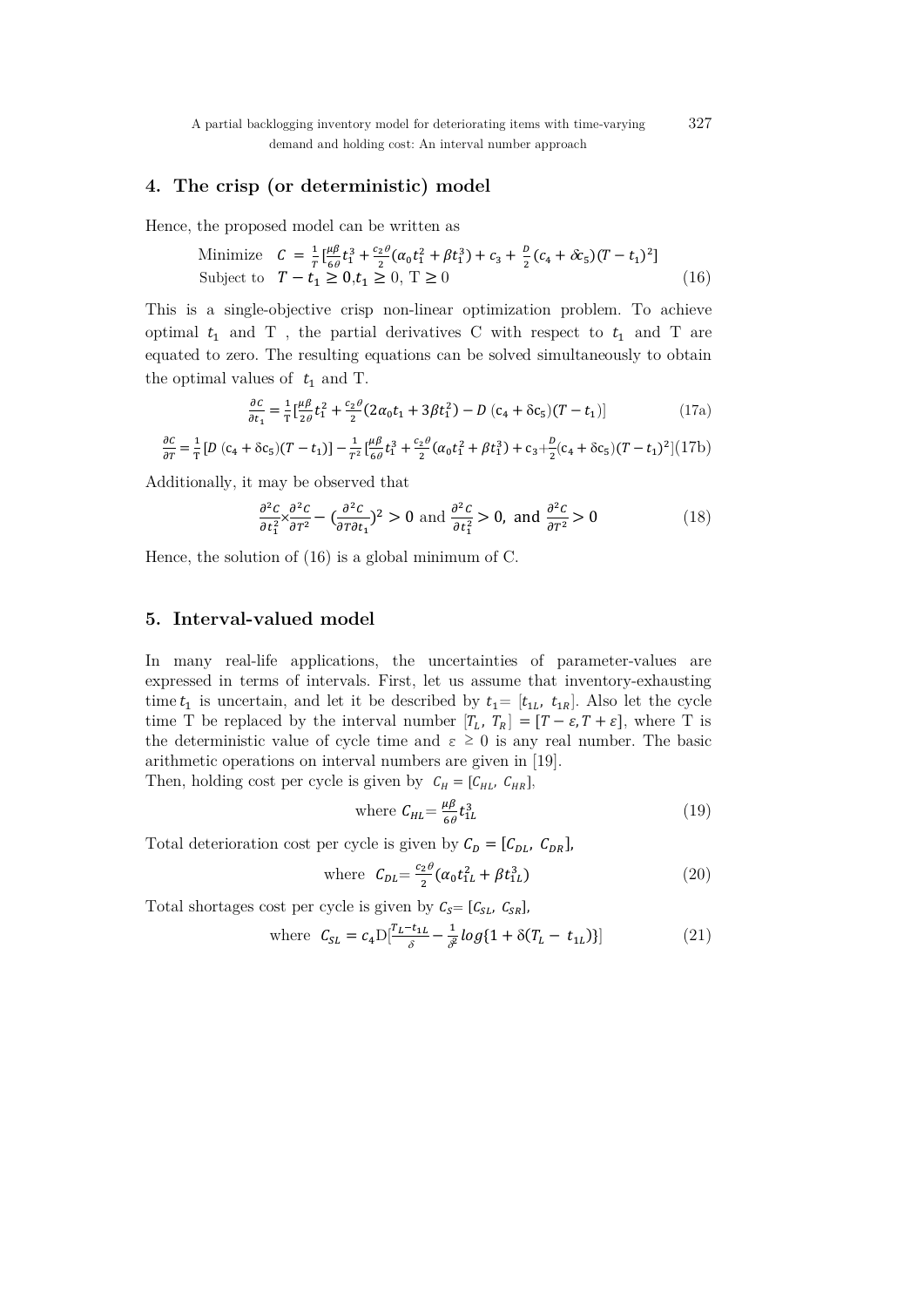Total lost sale cost per cycle is given by

$$
C_{L} = [C_{LL}, C_{LR}],
$$
  
where  $C_{LL} = c_5 D [(T_L - t_{1L}) - \frac{1}{\delta} log\{1 + \delta (T_L - t_{1L})\}]$  (22)

The expressions for  $C_{HR}$ ,  $C_{DR}$ ,  $C_{SR}$  and  $C_{LR}$  may be obtained from the expressions  $C_{HL}$ ,  $C_{DL}$ ,  $C_{SL}$  and  $C_{LL}$  on replacing the suffices *L* by *R* and *R* by *L* respectively. Therefore, the average total cost per unit time per cycle is given by

$$
C = \frac{1}{T} \{ C_{H} + C_{D} + c_{3} + C_{S} + C_{L} \}
$$
  
\n
$$
= \frac{[C_{HL} C_{HR}] + [C_{DL} C_{DR}] + [c_{3L} C_{3R}] + [C_{SL} C_{SR}] + [C_{LL} C_{LR}]}{[T_{L} T_{R}]}
$$
  
\n
$$
= \frac{[C_{HL} + C_{DL} + c_{3L} + c_{SL} + C_{LL} C_{HR} + C_{DR} + c_{3R} + C_{SR} + C_{LR}]}{[T_{L}, T_{R}]}
$$
  
\n
$$
= \frac{[C_{HL} + C_{DL} + c_{3L} + C_{SL} + C_{LL}]}{T_{R}}, \frac{(C_{HR} + C_{DR} + c_{3R} + C_{SR} + C_{LR})}{T_{L}}
$$
  
\n
$$
= [X_{L}, X_{R}], \qquad (23)
$$
  
\nwhere  $X_{L} = \frac{(C_{HL} + C_{DL} + c_{3L} + C_{SL} + C_{LL})}{T_{L}}$ 

$$
= \frac{\frac{\mu \beta}{6\theta} t_{1L}^3 + \frac{c_2 \theta}{2} (\alpha_0 t_{1L}^2 + \beta t_{1L}^3) + c_{3L} + c_4 D \left[ \frac{T_L - t_{1L}}{\delta} - \frac{1}{\delta^2} \log(1 + \delta (T_L - t_{1L})) \right] + c_5 D \left[ (T_L - t_{1L}) - \frac{1}{\delta} \log(1 + \delta (T_L - t_{1L})) \right]}{T_R} \tag{24}
$$

and

$$
X_R = \frac{(c_{HR} + c_{DR} + c_{3R} + c_{LR})}{T_L} =
$$
  
\n
$$
\frac{\mu \beta}{6\theta} t_{1R}^3 + \frac{c_2 \theta}{2} (\alpha_0 t_{1R}^2 + \beta t_{1R}^3) + c_{3R} + c_4 D \left[ \frac{T_R - t_{1R}}{\delta} - \frac{1}{\delta^2} log\{1 + \delta(T_R - t_{1R})\} \right] + c_5 D \left[ (T_R - t_{1R}) - \frac{1}{\delta} log\{1 + \delta(T_R - t_{1R})\} \right]
$$
  
\n
$$
T_L
$$
\n(25)

The multi-objective optimization problem is formulated as follows:

Minimize 
$$
[X_L, X_R]
$$
(26)  
where 
$$
X_L = \frac{(C_{HL} + C_{DL} + C_{3L} + C_{LL})}{T_R},
$$

$$
X_R = \frac{(C_{HR} + C_{DR} + C_{3R} + C_{SR} + C_{LR})}{T_L}, 0 \le t_{1L} \le t_{1R} < T
$$

Several methods have been proposed for solving multi-criteria decisionmaking problems. The weighted sum method (WSM) is the best known and simplest multi-criteria decision making method for evaluating a number of alternatives in terms of a number of decision criteria. Therefore, WSM is considered to solve problem (26) and can be written as

Minimize 
$$
(w_1 X_L + w_2 X_R)
$$
 (27)

Subject to  $w_1 + w_2 = 1$ ,  $0 \le w_1 \le 1$ ,  $0 \le w_2 \le 1$ 

Here  $w_1$  and  $w_2$  are the weights corresponding to the objectives functions  $X_L$  and  $X_R$ . If all of the weights are positive, the minimum of (27) is the Pareto optimal.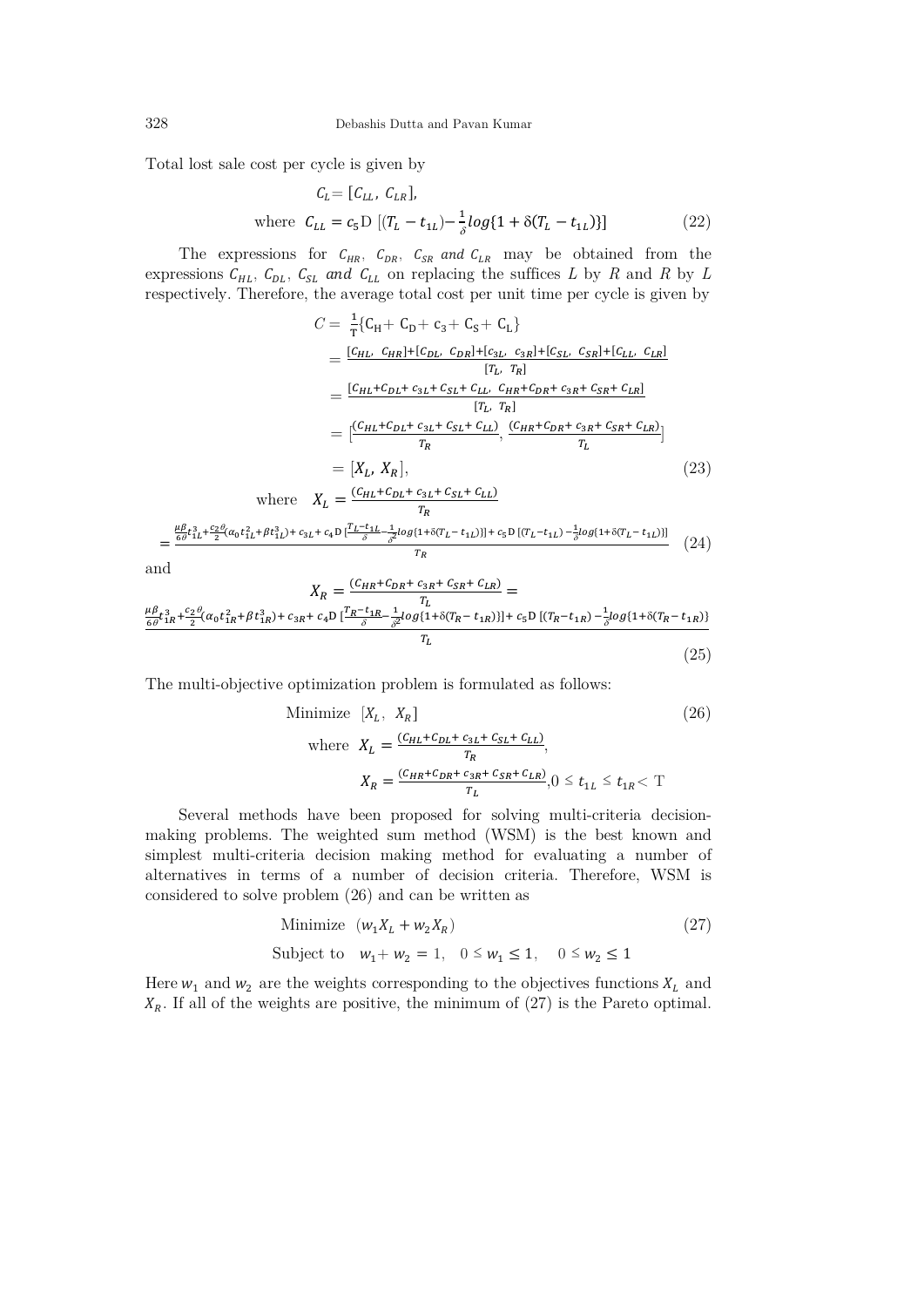A partial backlogging inventory model for deteriorating items with time-varying 329 demand and holding cost: An interval number approach

Now, in the next section, we will solve a numerical example to illustrate the method.

## **6. Numerical example**

To illustrate the proposed model, the following input data is considered:

Let the demand rate,  $R(t) = \begin{cases} \alpha_0 + \beta t, & \text{for } 0 \le t < t_1 \\ D, & \text{for } t_1 \le t \le T \end{cases}$ ,

where  $\alpha_0 = 15$ ,  $\beta = 12$ , and  $D = 10$ . Also let  $\mu = 1$ ,  $\theta = 0.04$ ,  $\delta = 0.5$ ,  $c_2 =$  $1.5, c_3 = 50, c_4 = 5, c_5 = 10.$ 

## **6.1. Example of the crisp (or deterministic) model**

Minimize  $C = \frac{1}{T} \{50t_1^3 + 0.03(15t_1^2 + 12t_1^3) + 50(T - t_1)^2 + 50\}$  (28) Subject to  $T - t_1 \ge 0$ ,  $t_1 \ge 0$ , and  $T > 0$ .

In solving the above problem, we obtain  $C^* = 65.4931$ ,  $t_1^* = 0.6554$ ,  $T^* = 1.3103$ . Now, at  $t_1 = t_1^* = 0.6554$ , and  $T = T^* = 1.3103$ , the condition (18) is also satisfied. This proves that the solution  $C^* = 65.4931$  is a global minimum. The cost function C is also demonstrated graphically (see Figure 2). C is observed to be convex.

## **6.2. Example of the interval-valued model**

In this model, let  $[T_L, T_R] = [1.1, 1.5]$  and  $[c_{3L}, c_{3R}] = [48, 52]$ . Then,  $X_L$  and  $X_R$ are determined as follows:

$$
X_L = \frac{(C_{HL} + C_{DL} + C_{3L} + C_{SL} + C_{LL})}{1.5},
$$
\n(29a)

$$
X_R = \frac{(c_{HR} + c_{DR} + c_{3R} + c_{5R} + c_{LR})}{1.1}
$$
 (29b)



Figure 2: Function C of (28).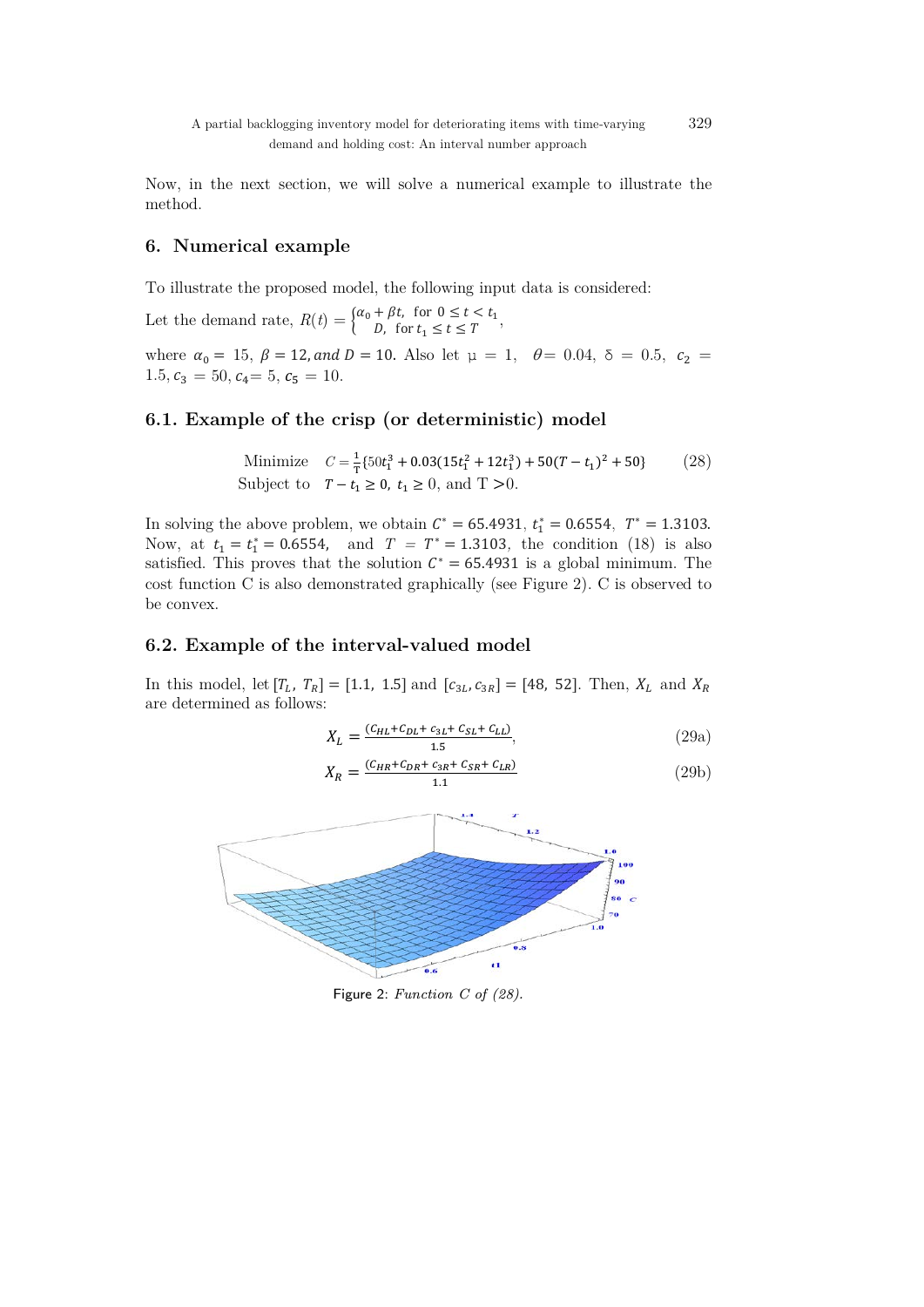where 
$$
C_{HL} = 50t_{1L}^3
$$
  
\n
$$
C_{DL} = 4.5t_{1L}^2 + 3.6t_{1L}^3
$$
\n
$$
C_{SL} = 100(1.1 - t_{1L}) - 200 \log\{1 + 0.5(1.1 - t_{1L})\}
$$
\n
$$
C_{LL} = 100(1.1 - t_{1L}) - 200 \log\{1 + 0.5(1.1 - t_{1L})\}
$$
\n
$$
C_{HR} = 50t_{1R}^3
$$
\n
$$
C_{DR} = 4.5t_{1R}^2 + 3.6t_{1R}^3
$$
\n
$$
C_{SR} = 100(1.5 - t_{1R}) - 200 \log\{1 + 0.5(1.5 - t_{1R})\}
$$
\n
$$
C_{LR} = 100(1.5 - t_{1R}) - 200 \log\{1 + 0.5(1.5 - t_{1R})\}
$$
\nHence 
$$
X_L = \frac{53.6t_{1L}^3 + 4.5t_{1L}^2 + 48 + 200(1.1 - t_{1L}) - 400\log\{1 + 0.5(1.1 - t_{1L})\}}{1.5},
$$
\n
$$
X_R = \frac{53.6t_{1R}^3 + 4.5t_{1R}^2 + 52 + 200(1.5 - t_{1R}) - 400\log\{1 + 0.5(1.5 - t_{1R})\}}{1.1}
$$
\n(31)

Therefore, the Multi-Objective Non-Linear Programming (MONLP) problem is as follows:

Minimize 
$$
[X_L, X_R]
$$
, with  $0 \le t_{1L} \le t_{1R} < 1.3103$ . (32)

By using weighted-sum method, the multi-objective problem is formulated as Minimize  $w_1 X_L + w_2 X_R$ , Subject to  $w_1 + w_2 = 1$ ,  $0 \le w_1 \le 1$ ,  $0 \le w_2 \le 1$ For equal weights, we obtain: optimal  $cost = 65.9711$ , interval-valued optimal cost  $[X_L^*, X_R^*] = [46.2104, 85.7318]$ . Interval-valued inventory exhausting time  $[t_{1L}^*, t_{1R}^*] = [0.5364, 0.6304]$ . The value of objective functions:  $X_c^* = \frac{x_L^* + x_R^*}{2}$  and  $X_R^*$  can be considered as the minimization of average case and worst case. Therefore, the solution set includes the optimal solution against both the average case and the worst case. The results of the weighted-sum method are summarized in the following Table 3.

| Weights       |               | Inventory<br>exhausted time   | Cost               |
|---------------|---------------|-------------------------------|--------------------|
| $W_1$         | $W_2$         | $[t_{1L}^*,\enskip t_{1R}^*]$ | $[X_L^*, X_R^*]$   |
| 1.0           | 0.0           | [0.5364, 0.5378]              | [46.2105, 86.6253] |
| $0.90 - 0.10$ | $0.10 - 0.90$ | [0.5364, 0.6304]              | [46.2104, 85.7318] |
| 0.0           |               | [0.1435, 0.6304]              | [55.4074, 85.7318] |

Table 3: Results of weighted-sum method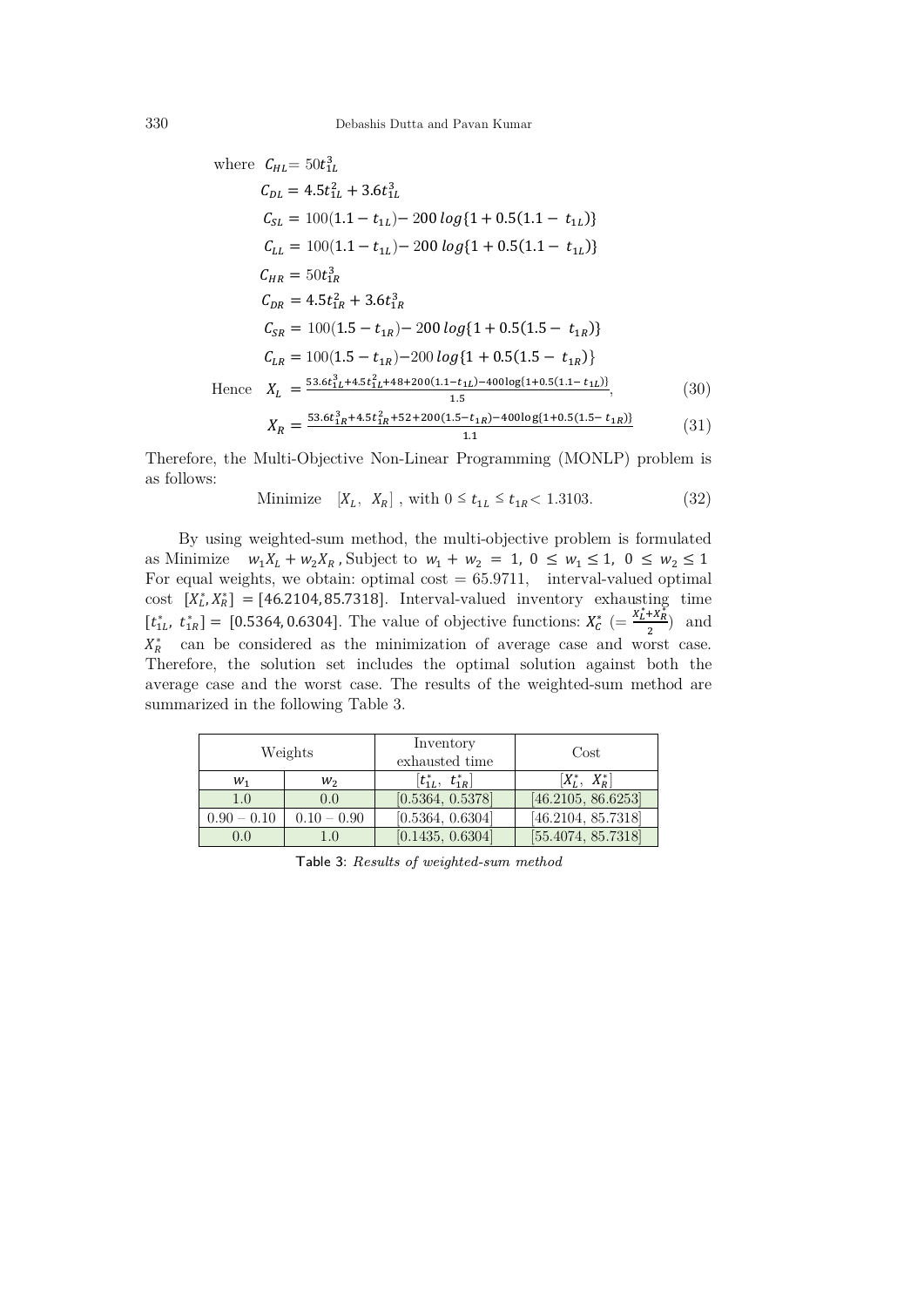## **6.3. Sensitivity analysis**

The sensitivity analysis of various system parameters is required to observe whether the current solutions remain unchanged, or the current solutions become infeasible. One can analyze the effect of changes in various inventory system parameters on the cost function  $C = [X_L, X_R]$ . The sensitivity analysis is carried out by changing the value of each of the parameters by  $-20\%$ ,  $-10\%$ , 10% and 20%, taking one parameter at a time and keeping the remaining parameters unchanged. The results are displayed in the following Table 4.

| Parameter Value |         | $t_1^* = [t_{1L}^*, t_{1R}^*]$ | $\overline{C}^* = [X_L^*, X_R^*]$ |
|-----------------|---------|--------------------------------|-----------------------------------|
|                 | 0.8     | [0.5800, 0.6871]               | [45.0542, 83.1428]                |
|                 | 0.9     | [0.5569, 0.6568]               | [45.6661, 84.5208]                |
|                 | 1.1     | [0.5182, 0.6069]               | [46.6989, 86.8075]                |
| $\mu$           | 1.2     | [0.5017, 0.5860]               | 47.1409, 87.7717                  |
|                 | 1.20    | [0.5371, 0.6312]               | 46.1857, 85.6828                  |
|                 | 1.35    | [0.5368, 0.6308]               | 46.1981, 85.7073                  |
| c <sub>2</sub>  | 1.65    | [0.5361, 0.6299]               | 46.2227, 85.7562                  |
|                 | 1.80    | [0.5357, 0.6295]               | 46.2351, 85.7807                  |
|                 | 4.0     | [0.5159, 0.6041]               | [45.2865, 82.9772]                |
|                 | 4.5     | [0.5264, 0.6175]               | [45.7562, 84.3728]                |
| c <sub>4</sub>  | $5.5\,$ | [0.5460, 0.6427]               | [46.6504, 87.0560]                |
|                 | 6.0     | [0.5553, 0.6547]               | [47.0767, 88.3470]                |
|                 | 8       | [0.5159, 0.6041]               | [45.2865, 82.7992]                |
|                 | 9       | [0.5264, 0.6175]               | [45.7562, 84.3728]                |
| $c_{5}$         | 11      | [0.5460, 0.6427]               | [46.6504, 87.0560]                |
|                 | 12      | [0.5553, 0.6547]               | [47.0767, 88.3470]                |
|                 | 12      | [0.5369, 0.6308]               | [46.1931, 85.6992]                |
|                 | 13.5    | [0.5366, 0.6306]               | [46.2018, 85.7155]                |
| $\alpha_0$      | 16.5    | [0.5362, 0.6301]               | [46.2191, 85.7480]                |
|                 | 18      | [0.5360, 0.6299]               | [46.2277, 85.7643]                |
|                 | 9.6     | [0.5804, 0.6876]               | [45.0449, 83.1215]                |
|                 | 10.8    | 0.5570, 0.6570]                | [45.6620, 84.5116]                |
| β               | 13.2    | [0.5180, 0.6068]               | [46.7023, 86.8148]                |
|                 | 14.4    | [0.5015, 0.5858]               | [47.1470, 87.7850]                |
|                 | 8       | [0.4934, 0.5756]               | [44.2978, 80.0686]                |
|                 | 9       | [0.5159, 0.6041]               | [45.2865, 82.9772]                |
| D               | 11      | [0.5553, 0.6547]               | [47.0767, 88.3470]                |
|                 | 12      | [0.5727, 0.6774]               | [47.8914, 90.8354]                |
|                 | 0.032   | [0.4947, 0.5771]               | [47.3263, 88.1783]                |
|                 | 0.036   | [0.5166, 0.6049]               | [46.7390, 86.8976]                |
| $\theta$        | 0.044   | [0.5545, 0.6538]               | [45.7316, 84.6640]                |
|                 | 0.048   | [0.5711, 0.6756]               | 45.2952, 83.6808                  |
|                 | 0.40    | [0.5248, 0.6197]               | 45.5605, 84.1215]                 |
|                 | 0.45    | [0.5308, 0.6252]               | [45.8930, 84.9462]                |
| $\delta$        | 0.55    | [0.5418, 0.6352]               | [46.5145, 86.4817]                |
|                 | 0.60    | [0.5469, 0.6397]               | [46.8060, 87.1986]                |

Table 4: Sensitivity Analysis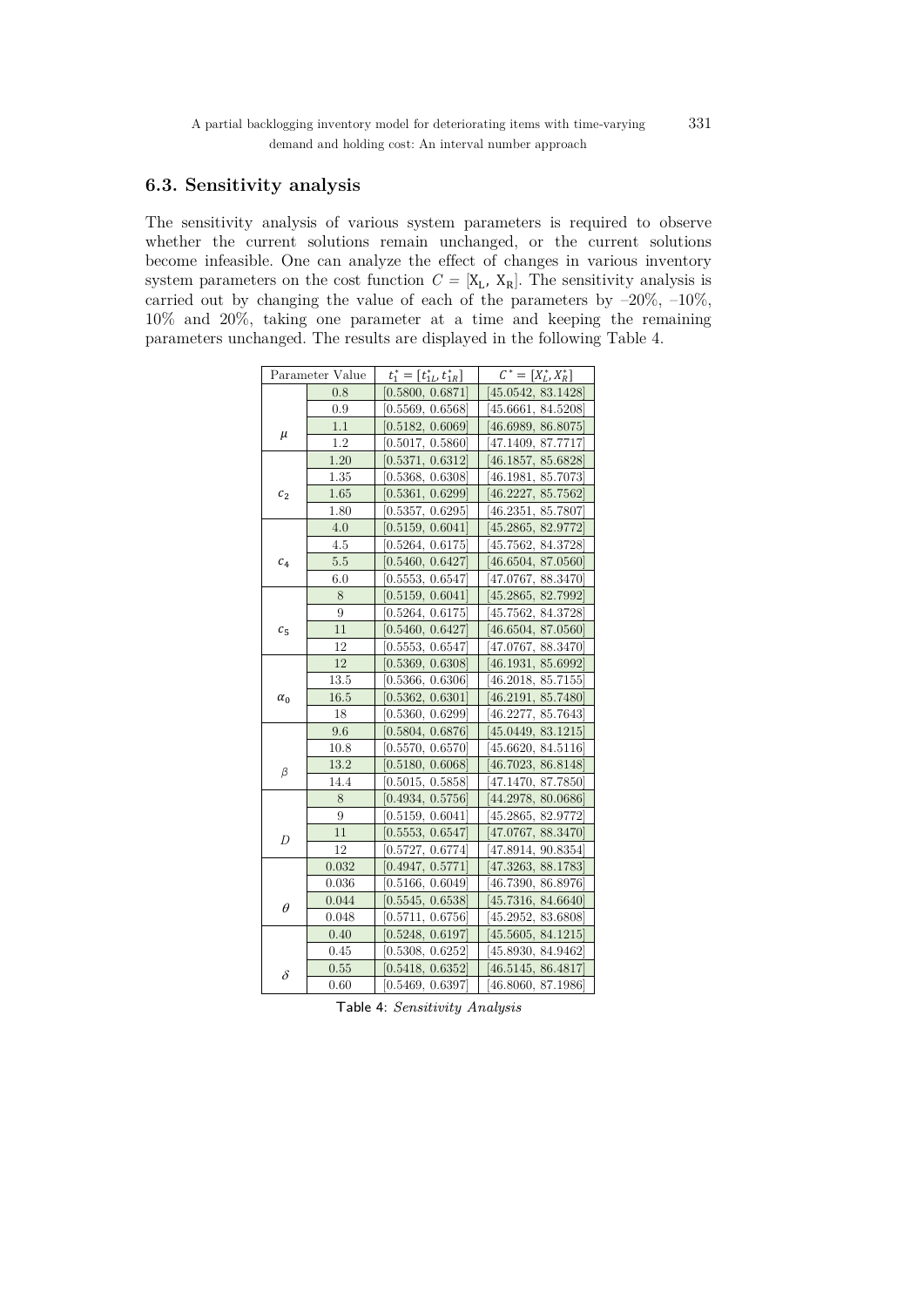332 Debashis Dutta and Pavan Kumar

The observations from sensitivity analysis show that the optimal values of interval bounds  $X_L^*$  and  $X_R^*$  (i) are more sensitive to changes in demand parameter *D* than others, (ii) are relatively less sensitive to initial demand  $\alpha_0$ and purchasing  $\cos t c_2$  than others, (iii) slightly decrease with an increase in deterioration  $\theta$ , and their values increase with the increase of other inventory parameters.

If we increase the backlogging parameter  $\delta$ , then  $X_L^*$  and  $X_R^*$  also increase. Furthermore, when  $\delta$  decreases,  $X_L^*$  and  $X_R^*$  also decrease. Hence, for a minimum value of average total cost,  $\delta$  should be minimum, i.e., the backorder rate  $B(t)$ should be as high as possible. With the existing data, infeasibility is not obtained during sensitivity analysis.

## **7. Concluding remarks**

In this paper, we proposed a deteriorating inventory model with time-dependent demand rate and varying holding cost at partial backlogging. Shortages and partial backlogging were allowed. Due to interval-uncertainty, the inventory model was transformed into a form of interval numbers. To solve the obtained multi-objective nonlinear programming problem, the weighted-sum method was applied. Sensitivity analysis revealed that the demand parameter is the most sensitive one. When we move from the optimum in the crisp case to the optimum in the interval case, the total cost slightly increases. On the market, there are certain items (like winter garments, etc.) where during the seasonal period, demand increases with time, and when the season is over, demand decreases sharply and becomes constant. Therefore, the proposed model can be used in inventory control of seasonal items. The investigation on the use of other types of demand functions, interval lead time and the like, can be treated in future papers.

#### **References**

- [1] Abad, P. (1996). Optimal pricing and lot-sizing under conditions of perishability and partial backordering. Management Science, 42(8), 1093–1104. doi:10.1287/mnsc.42.8.1093.
- [2] Abad, P. (2001). Optimal price and order-size for a reseller under partial backlogging. Computers and Operation Research, 28, 53–65. doi:10.1016/s0305- 0548(99)00086-6.
- [3] Chakrabortty, S., Pal, M. and Nayak, P. K. (2013). An algorithm for solution of an interval valued EOQ model. An International Journal of Optimization and Control: Theories & Applications, 3, 55–64. doi:10.11121/ijocta.01.2013.00113.
- [4] Chang, H. and Dye, C. (1999). An EOQ model for deteriorating items with time varying demand and partial backlogging. Journal of the Operational Research Society, 50(11), 1176–1182. doi:10.1057/palgrave.jors.2600801.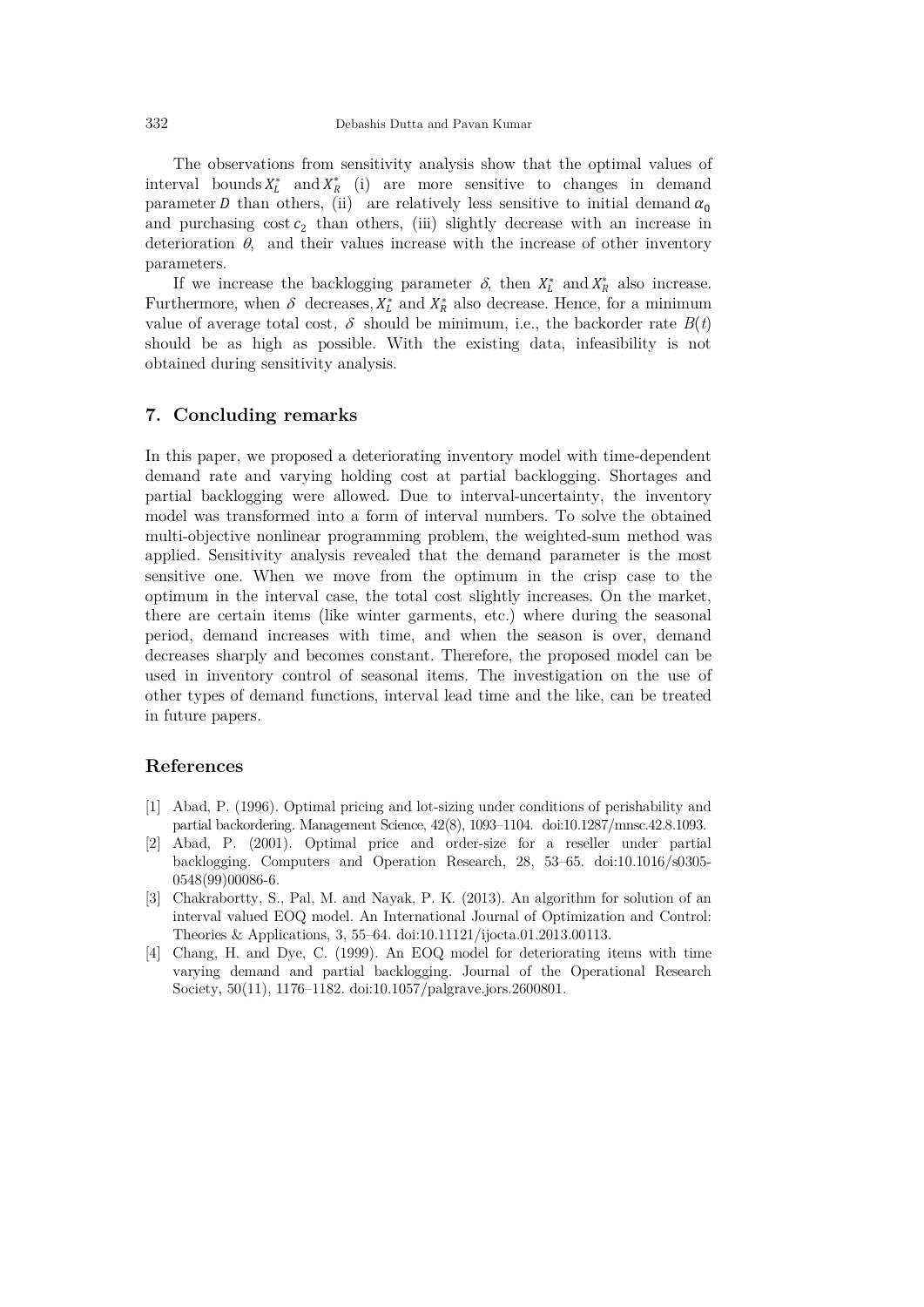A partial backlogging inventory model for deteriorating items with time-varying 333 demand and holding cost: An interval number approach

- [5] Chung, K. J. and Ting, P.S. (1993). A heuristic for replenishment of deteriorating items with a linear trend in demand. Journal of the Operational Research Society, 44(12), 1235–1241. doi: 10.1057/jors.1993.202.
- [6] Dave, U. and Patel, L. (1981). (T, si)-policy inventory model for deteriorating items with time proportional demand. Journal of Operational Research Society,  $32(2)$ , 137–142. doi:10.2307/2581261.
- [7] Dye, C. (2007a). Determining optimal selling price and lot size with a varying rate of deterioration and exponential partial backlogging. European Journal of Operational Research, 181(2), 668–678. doi: 10.1016/j.ejor.2006.06.029.
- [8] Dye, C. (2007b). Joint pricing and ordering for a deteriorating inventory with partial backlogging. Omega, 35(2), 184–189. doi:10.1504/ijmom.2013.058493.
- [9] Grzegorzewski, P. (2002). Nearest-interval approximation of a fuzzy number. Fuzzy Sets and Systems, 130(3), 321–330. doi:10.1016/s0165-0114(02)00098-2.
- [10] Hong, D. H. and Lee, S. (2002). Some algebraic properties and a distance measure for interval valued fuzzy numbers. Information Sciences, 148, 1–10. doi:10.1016/s0020-0255(02)00265-7.
- [11] Ishibuchi, H. and Tanaka, H. (1990). Multi objective programming in optimization of the interval objective function. European Journal of Operational Research, 48, 219–225.
- [12] Maity, K. and Maity, M. (2005). Numerical approach of multi-objective optimal control problem in imprecise environment. Fuzzy Optimization and Decision Making, 4(4), 313–330. doi:10.1007/s10700-005-3666-1.
- [13] Mahata, G.C. and Goswami, A. (2009). An EOQ model with fuzzy lead time, fuzzy demand and fuzzy cost coefficients. International Journal of Engineering and Applied Sciences, 5, 295–302.
- [14] Mahapatra, N. K., Bera, U.K. and Maiti, M. (2012). A production inventory model with shortages, fuzzy preparation time and variable production and demand. American Journal of Operations Research, 2(2), 183–192. doi: 10.4236/ajor.2012.22021.
- [15] Mishra, V. K. and Singh, L. S. (2011). Deteriorating inventory model for time dependent demand and holding cost with partial backlogging. International Journal of Management Science and Engineering Management, 6, 267–271.
- [16] Moore, R. and Lodwick, W. (2003). Interval analysis and fuzzy set theory. Fuzzy Sets and Systems, 135, 5–9. doi:10.1016/s0165-0114(02)00246-4.
- [17] Roy, A. (2008). An inventory model for deteriorating items with price dependent demand and time varying holding cost. Advanced Modeling and Optimization, 10, 25–37.
- [18] Su, J. S. (2007). Fuzzy programming based on interval-valued fuzzy numbers and ranking. International Journal of Contemporary Mathematical Sciences, 2, 393–410.
- [19] Skouri, K., Konstantaras, S. and Ganas, I. (2009). Inventory models with ramp type demand rate, partial backlogging and Weibull deterioration rate. European Journal of Operational Research, 192, 79–92. doi:10.1016/j.ejor.2007.09.003.
- [20] Shah, N. and Shukla, K. (2009). Deteriorating inventory model for waiting time partial backlogging. Applied Mathematical Sciences, 3, 421–428.